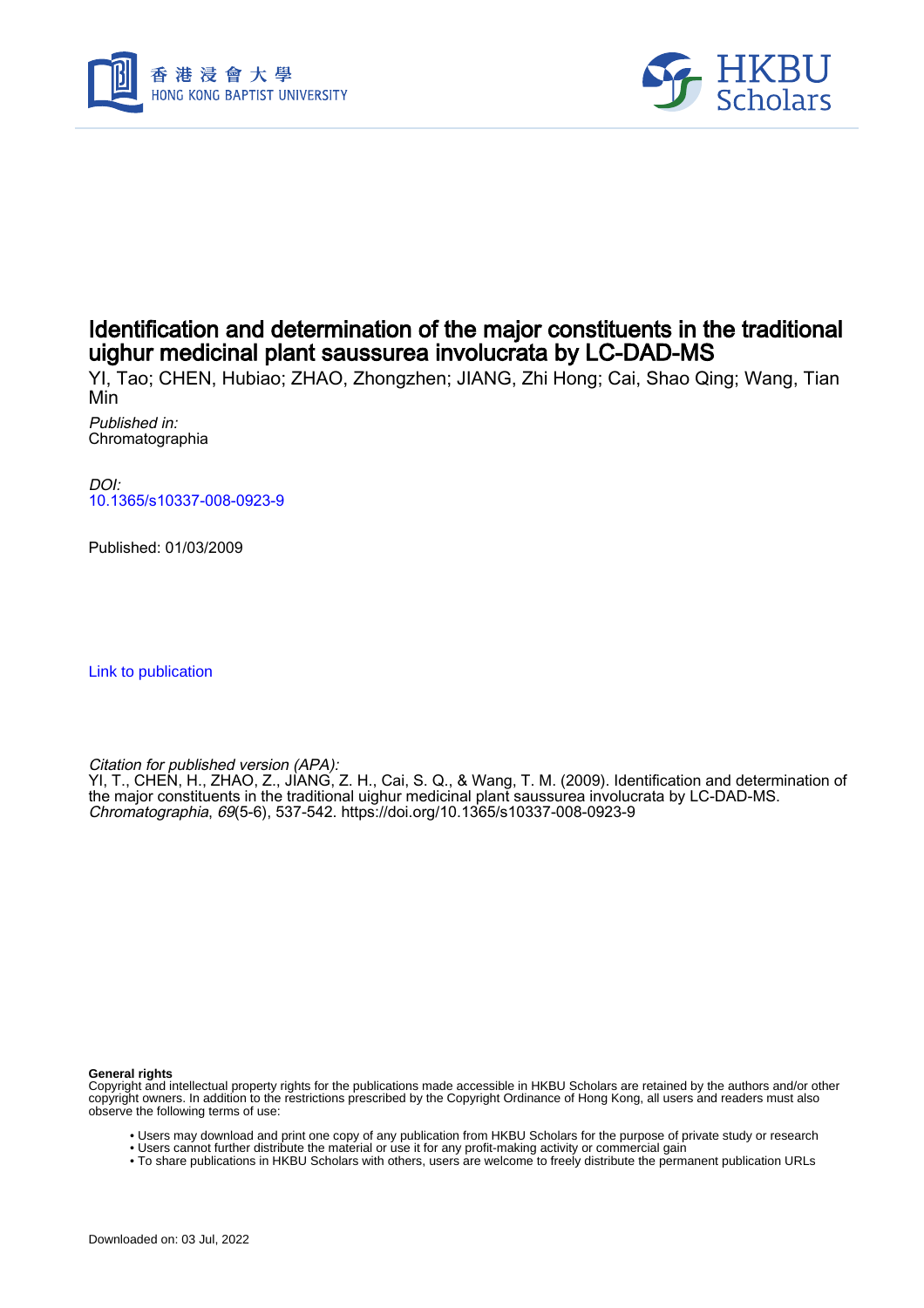### Authors

Tao Yi, Hu-Biao Chen, Zhong-Zhen Zhao, Zhi-Hong Jiang, Shao-Qing Cai, and Tian-Min Wang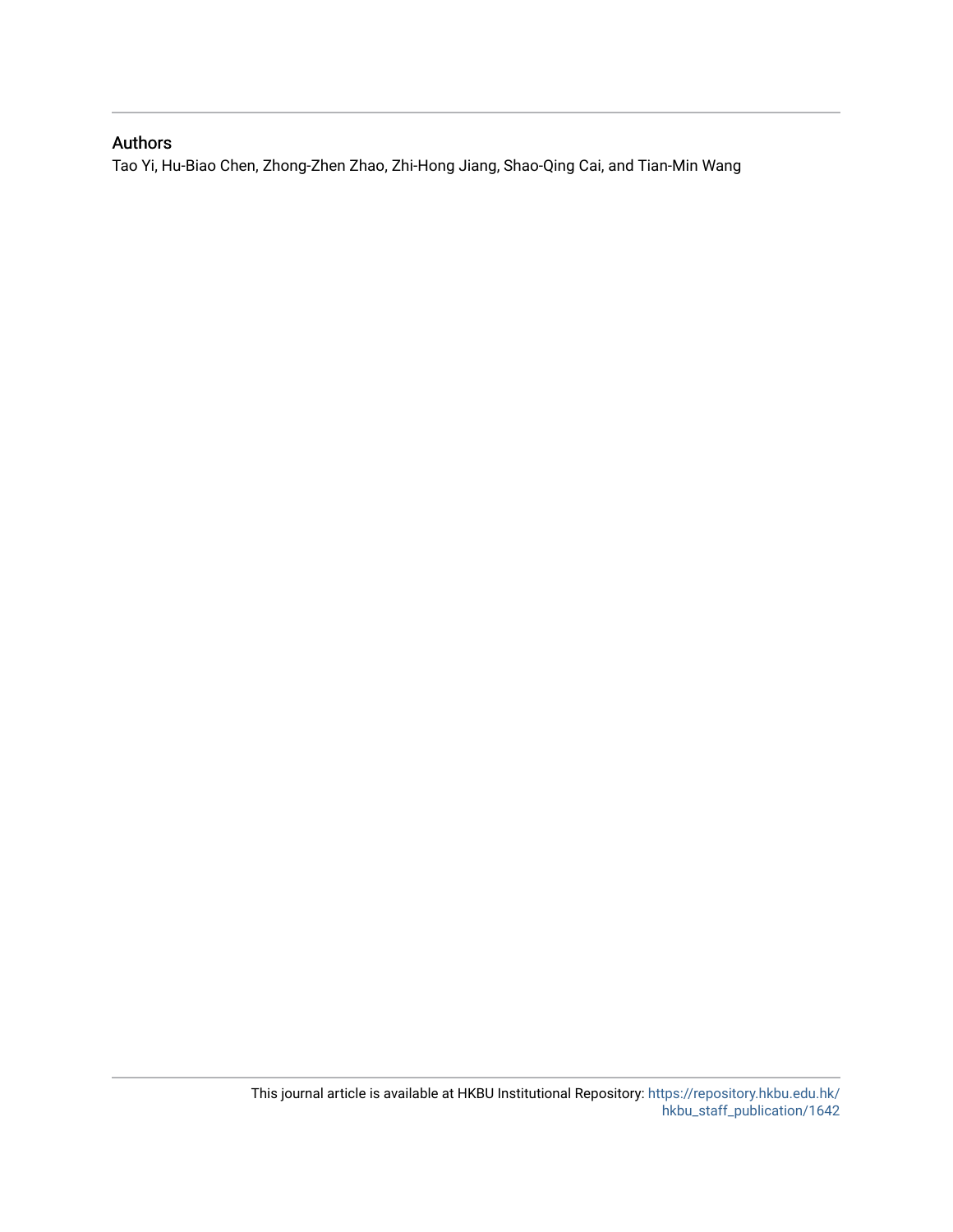# **Identification and Determination of the Major Constituents in the Traditional**

# **Uighur Medicinal Plant** *Saussurea involucrata* **by LC-DAD-MS**

Tao Yi<sup>1</sup>, Hu-Biao Chen<sup>1, M</sup>, Zhong-Zhen Zhao<sup>1</sup>, Zhi-Hong Jiang<sup>1</sup>, Shao-Qing Cai<sup>2</sup>, Tian-Min Wang<sup>2</sup>

## **Affiliation**

- <sup>1</sup> School of Chinese Medicine, Hong Kong Baptist University, Hong Kong Special Administrative Region, P. R. China; E-Mail: hbchen@hkbu.edu.hk
- <sup>2</sup> The State Key Laboratory of Natural and Biomimetic Drugs, School of Pharmaceutical Sciences, Peking University Health Science Center, Beijing 100083, P. R. China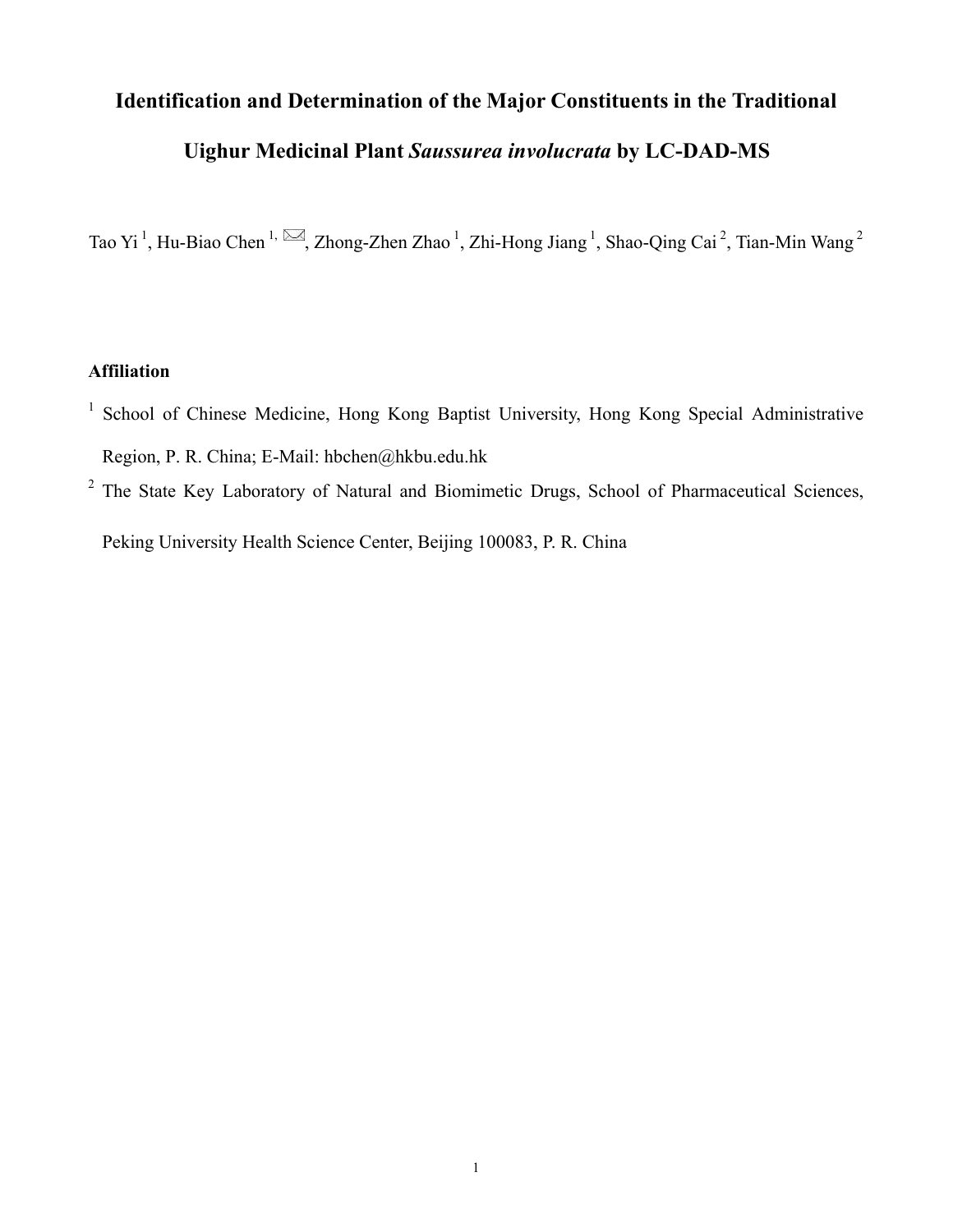### **Abstract**

A high-performance liquid chromatography (LC) coupled with diode array detector (DAD) and electrospray ionization mass spectrometry (ESI-MS) method was developed for the simultaneous analysis of the major constituents in *Saussurea involucrata* (SI). A comprehensive validation of the developed method was conducted, and the unique properties of the present method were confirmed by analyzing eleven SI samples. Seventeen compounds including phenolic acids, flavonoids, and lignanoids were identified by online ESI-MS and by comparison with known data in the literature and standard compounds; of these, eight were simultaneously quantified by LC-DAD. All linear regressions were acquired with  $R^2 > 0.99$ , and the limits of detection ranged from 0.85 to 3.03 ng. Repeatability was evaluated by intra- and inter-day assays; the relative standard deviation (RSD) value was within 4.95%. Recovery studies for the quantified compounds were found to be within the range 95.20– 102.32% with RSD less than 2.18%. Overall, the present hyphenation procedure is highly efficient and reliable, and hence suitable for qualitative and quantitative analysis of a large number of samples.

#### **Keywords**

LC-DAD-MS *Saussurea involucrata* Pharmaceutical analysis Ethnopharmacy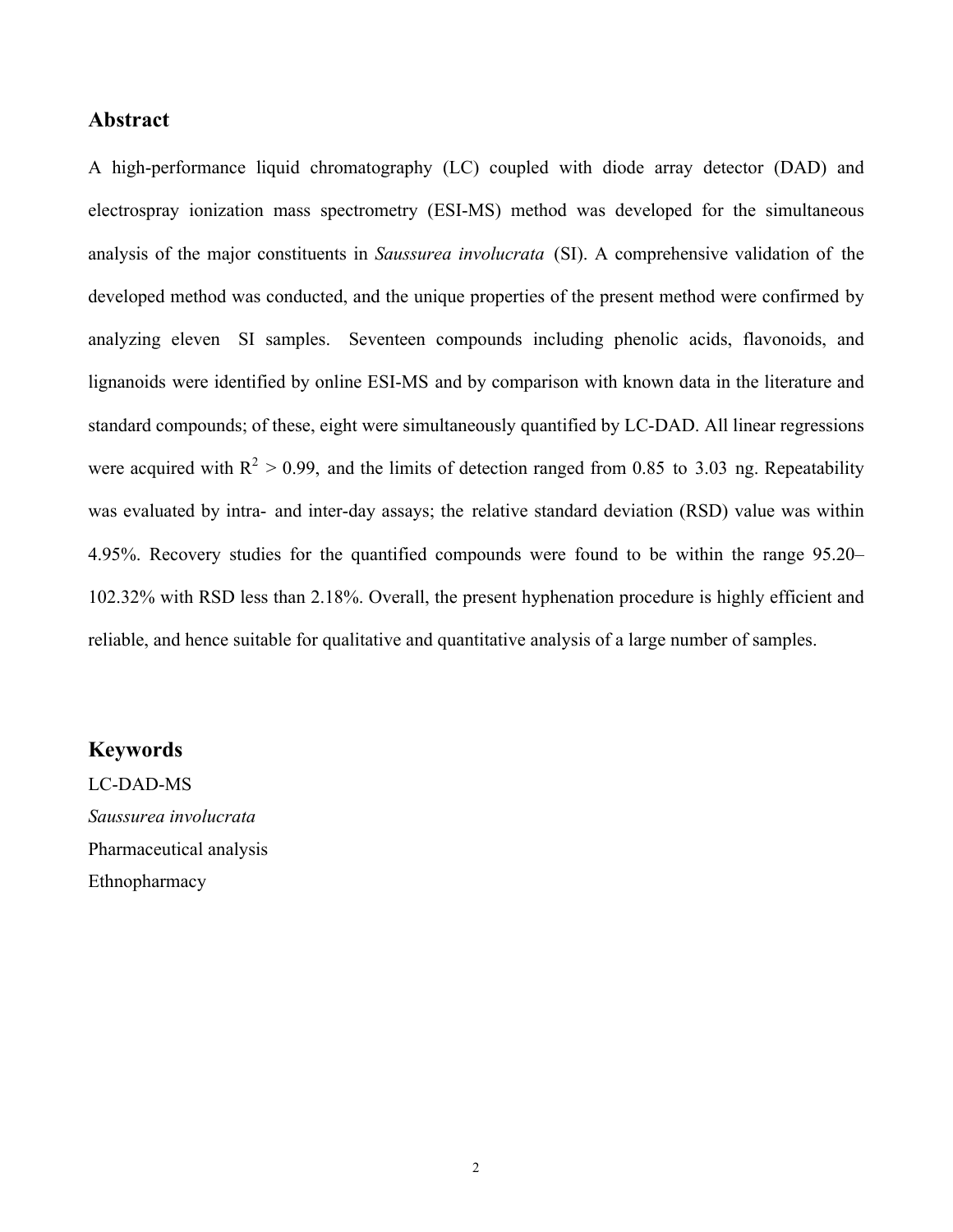# **Introduction**

*Saussurea involucrata* Kar. et Kir. (SI), a rare but well-known medicinal plant, grows in the mountains at heights of 4000-4300 m in the Tianshan and A'er Tai areas in China [1]. With a reputation for expelling dampness, diminishing inflammation and facilitating blood circulation, the dried aerial parts of SI have long been used for the treatment of rheumatoid arthritis, cough, stomachache, dysmenorrhea, and altitude sickness in Uighur folk medicine [2]. Various chemical compounds have been isolated from the herb, including flavonoids [3, 4], sesquiterpenes [5], phenolic acids [6] and lignins [6]. In recent years, pharmacologic studies have demonstrated that SI and its constituents have anti-inflammatory [7], analgesic [8], anti-cancer [9] and free radical scavenging [10] effects.

Currently, the quality assessment standard for SI is based on content of the marker compounds chlorogenic acid and/or rutin, which are the primary bioactive compounds identified so far in SI [2]. It is widely accepted that multiple constituents might be involved in any herb's therapeutic functions, and that the content of a single or a few marker compounds cannot accurately reflect the quality of herbal products [11, 12]. However, accurate means for qualitative and quantitative analysis of the different type compounds simultaneously is not reported, even if the determination of flavonoids, phenolic acids and guaianolides in SI has been carried out by thin layer chromatography scan (TLCS) [13], spectrophotometry [14] and high-performance liquid chromatography (LC) [2, 15], respectively. Therefore, to comprehensively assess the quality of SI, the necessity for a precise and accurate method based on rapid separation, identification and quantification of the major constituents in a single run is crucial.

In the present paper, a validated LC coupled with diode array detector (DAD) and electrospray ionization mass spectrometry (ESI-MS) method was developed for the qualitative and quantitative analysis of the major chemical constituents in SI. The results revealed that flavonoids, phenolic acids, and lignanoids are the major constituents of SI; therefore it was feasible to choose these characteristic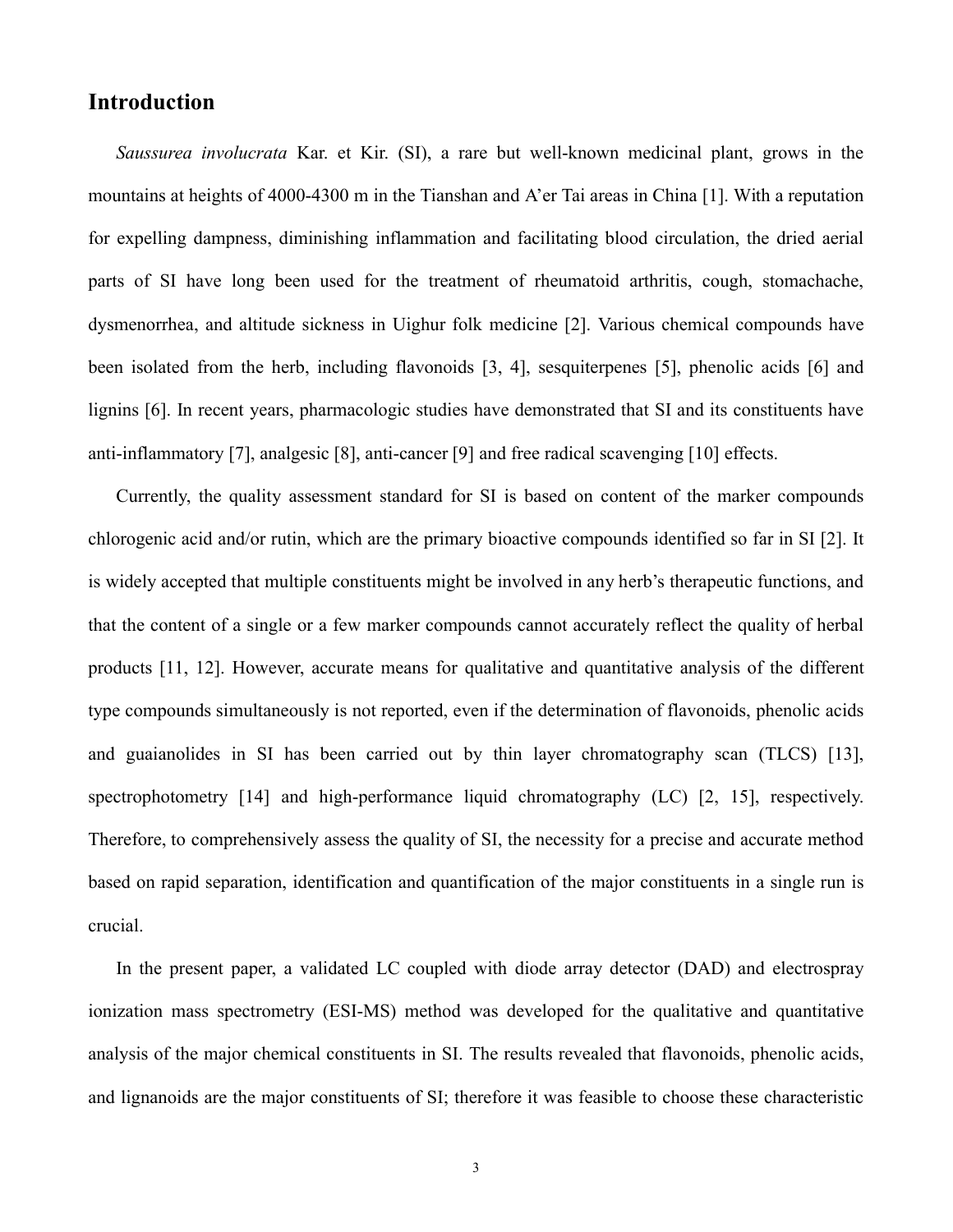compounds for the quality evaluation of the herb. The results demonstrate that the hyphenation of LC-DAD and MS techniques is a powerful approach for the rapid separation, identification and quantification of the constituents in herbal products, and therefore would have wide application in the medicinal herb industry where correct identification and quality control are critical.

# **Experimental**

### **Plant Materials**

The sources of the tested samples are listed in Table 1. Identity of the herbs was confirmed by Dr. Hubiao Chen (School of Chinese Medicine, Hong Kong Baptist University, Kowloon, Hong Kong) by means of geographical origin identification and macroscopic identification. Voucher specimens were deposited in the Chinese medicines center, Hong Kong Baptist University.

#### *Insert Table 1 here*

### **Reagents and Chemicals**

Acetonitrile of LC grade and methanol of analytical grade were purchased from Lab-scan (Bangkok, Thailand). Formic acid of LC grade was purchased from Merck (Darmstadt, Germany). Water was purified using a Milli-Q water system (Millipore; Bedford, MA, USA).

The standard compounds of syringoside, chlorogenic acid and rutin were purchased from the National Institute for the Control of Pharmaceutical and Biological Products (Beijing, China). Protocatechuic acid, 1, 5-dicaffeoylquinic acid, quercitroside, diosmetin 3-*O*-glucoside, kaempferol 3-*O*-rhamnoside, acacetin 7-*O*-glucoside, arctiin, quercetin and apigenin were isolated from *Saussurea stella* Maxim., a plant of same genus as *S. involucrata* [16]. The purity of these chemical standards was determined to be more than 98% by normalization of the peak areas detected by LC-DAD. Their chemical structures are shown in Fig. 1.

#### *Insert Fig. 1 here*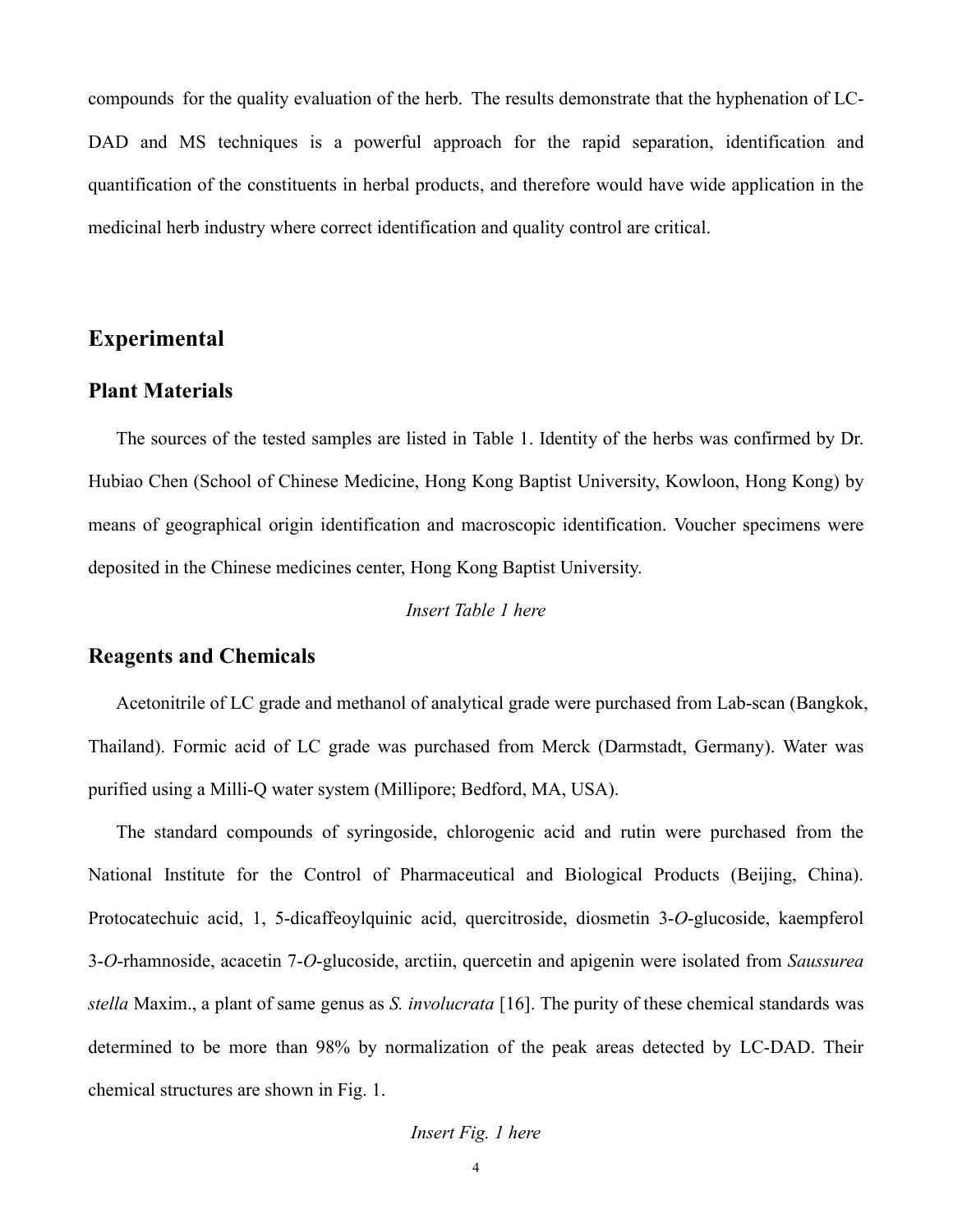## **Preparation of Solutions**

#### *Preparation of Standard Solutions*

The stock solutions of eight standards (1000 mg  $L^{-1}$ ) were prepared in 70% methanol and stored in the refrigerator. The working solutions were prepared by appropriate dilution of the stock solutions with 70% methanol, and the resulting concentrations were 1, 50, 100, 150, and 200 mg  $L^{-1}$ , respectively. An aliquot of 10 μL for each calibration standard solution was injected for LC analysis.

### *Preparation of Sample Solutions*

Herbal sample powder  $(0.5 \text{ g})$  was extracted with 10 mL of 70% methanol by means of sonication at room temperature for 0.5 h. The operations were repeated two times, and the residue was washed with 4 mL of fresh extraction solvent. Total extracts were combined in a 25-mL volumetric flask, which was filled up to the calibration mark with extraction solvent. The extracts were then filtered through a syringe filter (0.2 μm, Alltech, Beerfield, IL, USA). An aliquot of 10 μL solution was injected for LC-DAD-MS analysis.

### **LC–DAD–ESI-MS Conditions**

An Agilent 1100 series LC system consisting of a vacuum degasser, binary pump, autosampler, thermostated column compartment and diode array detector (DAD), was used for quantitative analysis and UV acquisition. For mass spectrometric determination, the LC-DAD system was hyphenated to a Bruker MicrOTOFQ system by an electrospray ionization (ESI) interface (Bruker Daltonics, Bremen, Germany).

For chromatographic separation, an Alltima C<sub>18</sub> column (5  $\mu$ m, 4.6  $\times$  250 mm, Alltech Associates) with a compatible guard column ( $C_{18}$ , 5  $\mu$ m, 4.6  $\times$  7.5 mm) was used. The mobile phase consisted of 0.1% formic acid in water (A) and 0.1% formic acid in acetonitrile (B) using a gradient program of 5% (B) in 0-15 min, and 25-55% in 15-60 min. The solvent flow rate was 1 mL min-1 and the column temperature was set to 30  $^{\circ}$ C. The effluent from DAD was drained to the MS system with a split ratio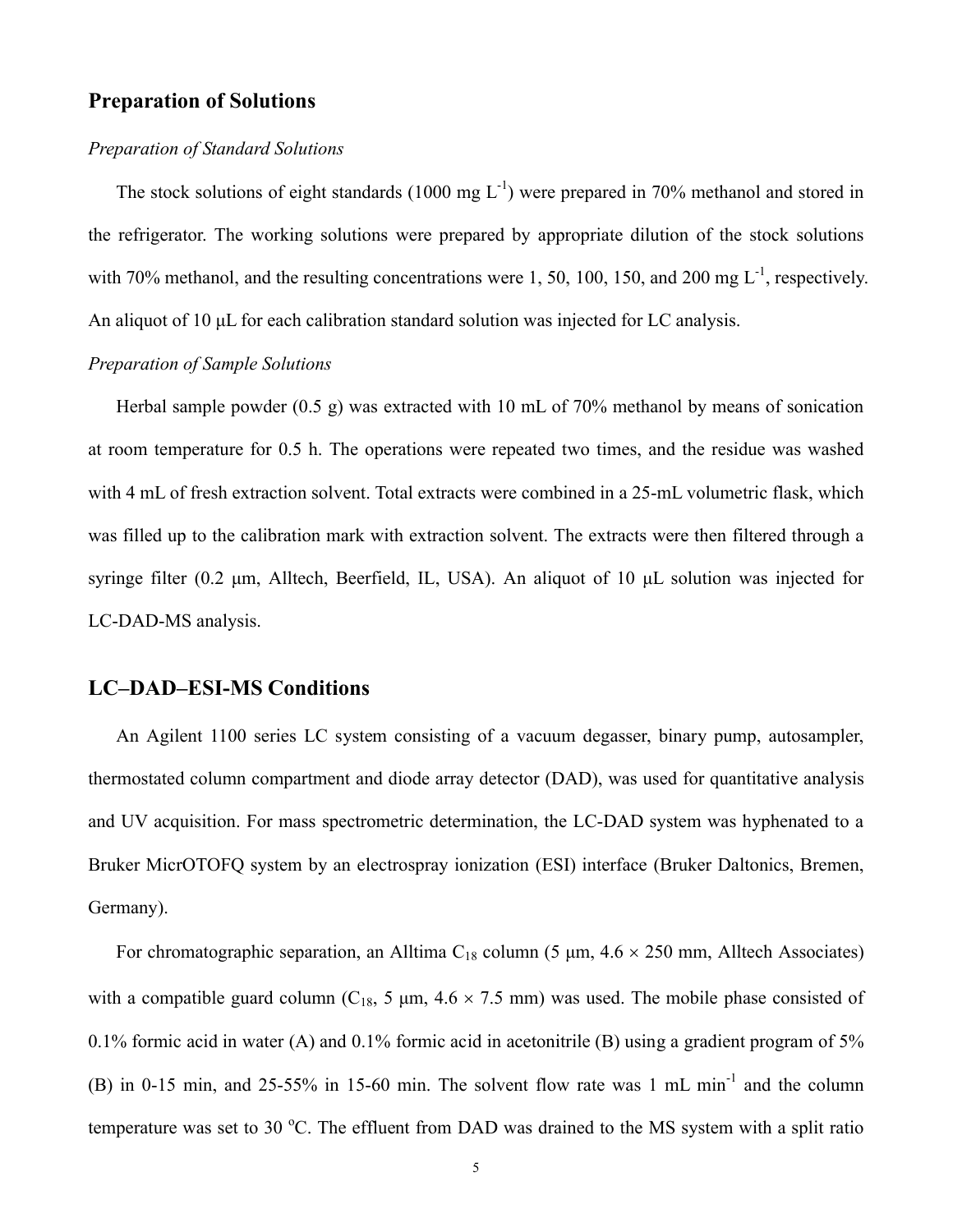of 10:1. The conditions of MS analysis in the positive ion mode were as follows: drying gas (nitrogen), flow rate, 5 L min<sup>-1</sup>; gas temperature, 170 °C; scan range, 50-1000  $m/z$ ; end plate offset voltage, -500 V; capillary voltage, 4500 V; nebulizer press, 0.7 Bar.

#### **Assay Validation and Sample Determination**

Calibration curves were established for each standard compound. Repeatability was evaluated in intra- and inter-day assays. Recovery of all the quantified constituents was determined by sample in different concentration levels using a mixture of standards with 50, 100 and 200% of the quantified levels of constituents in the samples. All herb samples collected from various regions were analyzed using the present method.

## **Results and Discussion**

### **Optimization of Analysis Conditions**

Compared to systems with methanol, systems with acetonitrile had a better resolution and a smoother baseline. Different ratios of water and acetonitrile were further tried, and a satisfactory separation within a suitable period of time was obtained. In order to ensure the stability of phenolic acids constituents and to promote the formation of quasi-molecular ions  $[M+H]$ <sup>+</sup> in MS analysis [17], 0.1% formic acid was used in the mobile phase.

By comparing the LC chromatograms of the herbs recorded at wavelengths from 203 to 500 nm and the corresponding UV absorption maximum for each chemical standard, it was found that a wavelength of 280 nm could represent the profile of the major constituents in SI. The representative LC chromatogram is shown in Fig. 2(a).

#### *Insert Fig. 2 here*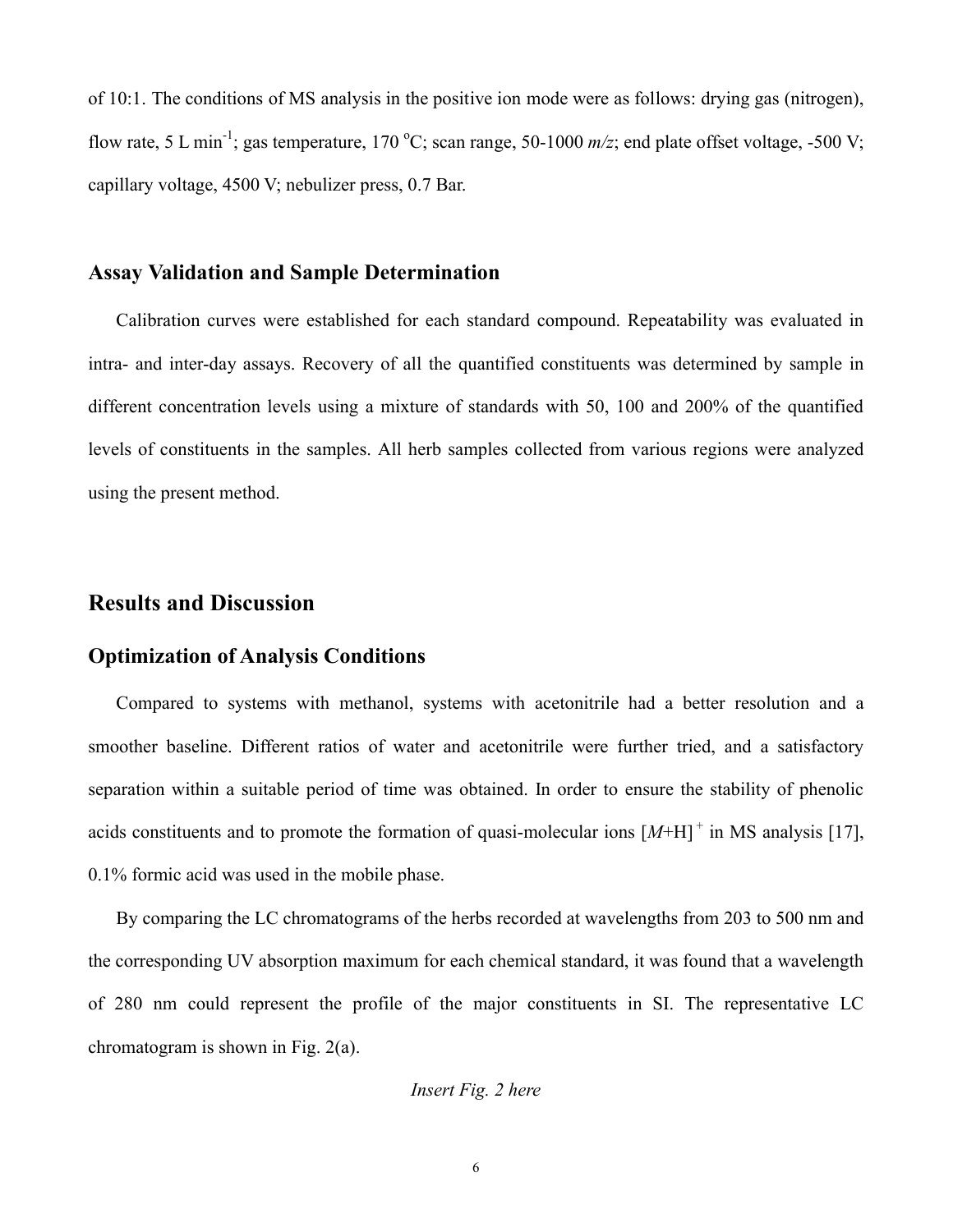### **Online ESI-MS Identification of the Major Constituents**

The mass spectrometric conditions were optimized in both positive and negative ion modes; the positive ion mode was found to be more sensitive. Most constituents exhibited their quasi-molecular ions  $[M+H]$ <sup>+</sup> and  $[M+Na]$ <sup>+</sup> in positive ion mode. A typical total ion chromatogram (TIC) obtained from the LC-DAD-ESI-MS analysis of a SI sample is shown in Fig. 2(b).

Based on comparison with chromatograms of standard compounds, thirteen peaks were unambiguously identified as protocatechuic acid (1), syringoside (3), chlorogenic acid (4), rutin (6), 1, 5-dicaffeoylquinic acid (8), quercitroside (9), diosmetin 3-*O*-glucoside (10), kaempferol 3-*O*-rhamnoside (11), arctiin (12), quercetin (14), acacetin 7-*O*-glucoside (15) and apigenin (17). Another five peaks were tentatively identified as  $3\alpha$ -hydroxyl-11 $\beta$ , 13-dihydrodehydro-costuslactone 8-*O*-glucoside (5), isoquercitroside (7), involucratolactone 8-*O*-glucoside (13), hispidulin (18) and jaceosidin (19) by comparing their *m/z* values and UV spectra with literature data [3-6, 18-20]. The structures of the identified compounds are shown in Fig. 1. From the results, it is obvious that the major types of constituents in the herb are flavonoids, phenolic acids, and lignanoids along with a few sesquiterpene lactones. The results demonstrated, generally, that hyphenation of LC-DAD and MS techniques was a powerful tool for the efficient separation and identification of the constituents in an herbal sample.

### **Validation of the Analysis Method**

Linearity of the assay for standards was determined with five data points over the range 1-200 mg  $L^{-1}$  in 70% methanol (1, 50, 100, 150, and 200 mg  $L^{-1}$ , respectively). The calibration curve was established by plotting the peak area against the concentrations of the standards with linear regression analysis. Calibration curves showed that there was a linear correlation between peak areas and the concentrations of the standards, and a good linearity with  $R^2 > 0.99$  was achieved (Table 2). Based on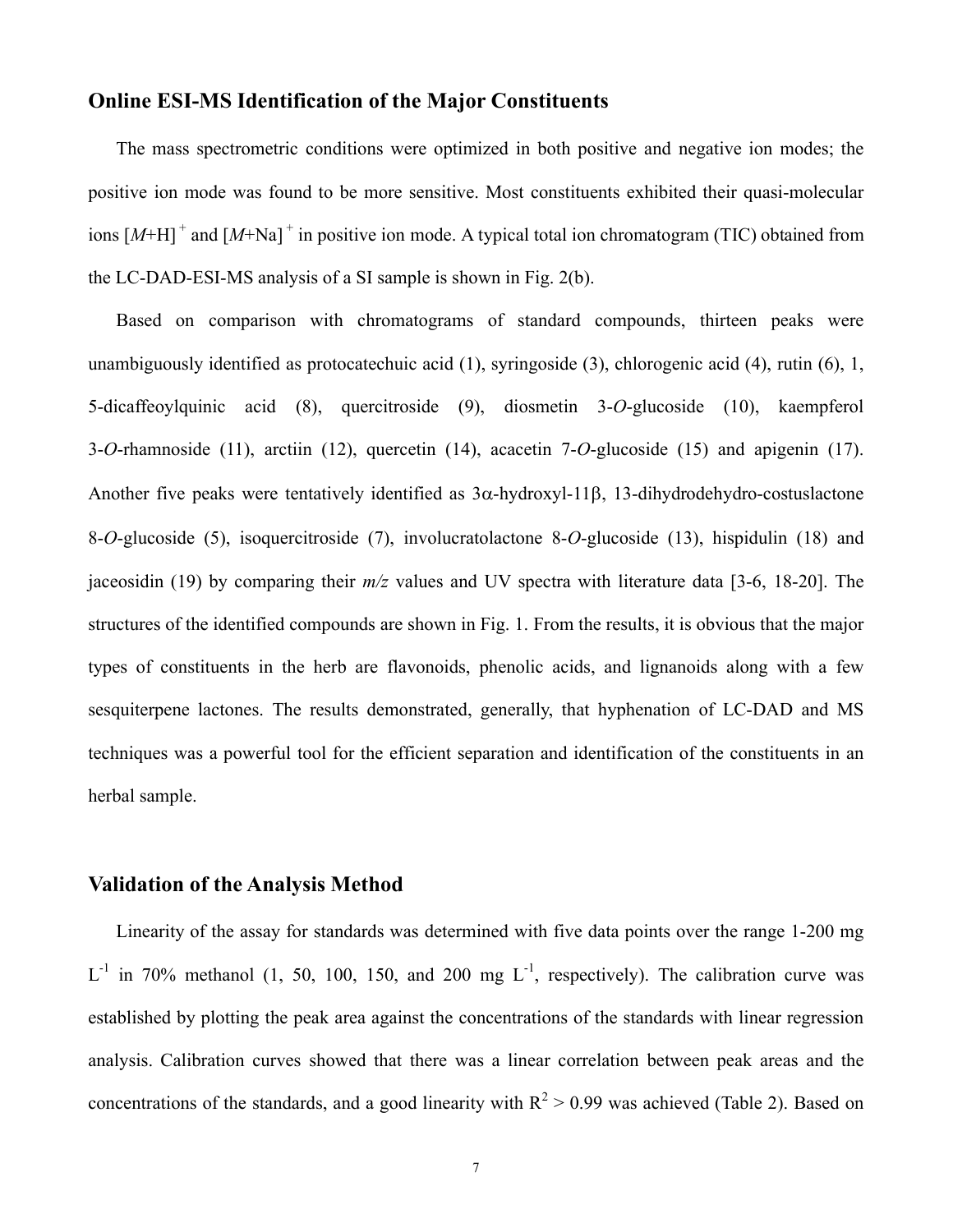visual evaluation with a signal-to-noise ratio of about 3:1, the LOD of the quantified constituents was reported to be between 0.85 and 3.03 ng. Therefore, the system was considered to be satisfactory for the analysis.

#### *Insert Table 2 here*

The method precision was evaluated by intra- and inter-day  $(n = 3)$  assays, and the same batch of SI sample was determined within 1 day and 3 separate days, respectively. The relative standard deviation (RSD) values were found to be within the range of 0.64 to 3.70% for intra-day assays and of 1.10 to 4.95% for inter-day assays. The accuracy of the method was validated by the determination of recovery. Recoveries of all of the quantified constituents were determined using samples of SI, for which the respective chemical contents had been predetermined, spiked at three different concentration levels. In each case a mixture of standards with 50, 100 and 200% of the quantified levels of constituents were spiked into the appropriate samples. Samples were then extracted, processed and quantified in accordance with the established procedures. Triplicate sample analysis was conducted for the determination of recovery at each spiked level. The average recovery of protocatechuic acid, syringoside, chlorogenic acid, rutin, 1, 5-dicaffeoylquinic acid, quercitroside, diosmetin 3-*O*-glucoside and arctiin were 97.42% (RSD 1.58%), 98.05% (RSD 2.02%), 99.30% (RSD 1.03%), 100.51% (RSD 1.69%), 101.17% (RSD 1.32%), 97.31% (RSD 2.18%), 97.80% (RSD 1.47%) and 99.02% (RSD 1.19%), respectively. The overall procedure is reliable and accurate and is therefore suitable for high throughput quantification of a large number of samples.

### **Sample Analysis**

The SI samples collected from various regions were determined with the present hyphenation method, and the results are listed in Table 1. The results demonstrate a variation in the contents of the quantified constituents in SI samples. Such variations may presumably be attributed to differences in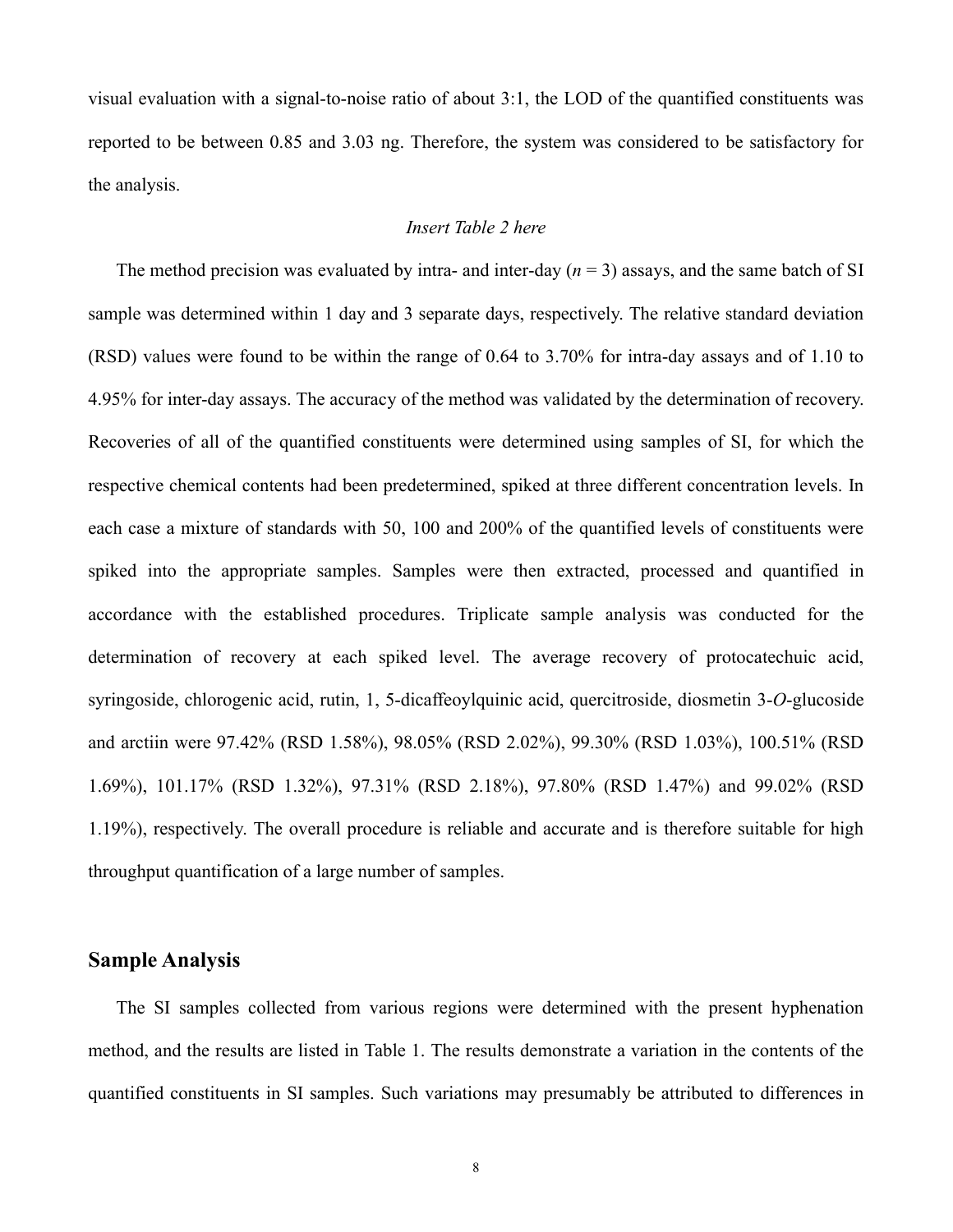source and year of harvest. Comparison of the average contents of eight analytes shows that the total amounts of chlorogenic acid and rutin represented about 90 % of total analyte content. It is undoubted that such two compounds applicable as markers for quality evaluation of SI [2]. In recent years, actiin was reported to inhibit the lung cancer of mice [21], and syringoside was found to cause a moderate free radical scavenging effect on 1,1-diphenyl-2-picrylhydrazyl (DPPH) [22]. Therefore, to reflect the roles of multiple constituents for its many pharmacological activities [23], arctiin and syringoside of SI should be chosen as analytical markers besides chlorogenic acid and rutin. Thus, the present hyphenation method could meet this need, which made a comprehensive analysis of the different type compounds in a single run available.

# **Conclusion**

A LC-DAD-ESI-MS method was developed for the simultaneous analysis of the major constituents in SI. Seventeen compounds were identified by online ESI-MS and eight of them were simultaneously quantified by LC-DAD in eleven SI samples. With respect to already existing methods, the present method, hyphenating LC to both DAD and MS techniques, has the advantages of faster, more accurate, and simultaneous qualitative and quantitative analysis of SI herbal samples. The method contributes to the practical applications of hyphenation science in the field of chromatographia as well as herbal medicine.

# **Acknowledgements**

This research was funded by the Faculty Research Grant of Hong Kong Baptist University (FRG/07-08/II-38).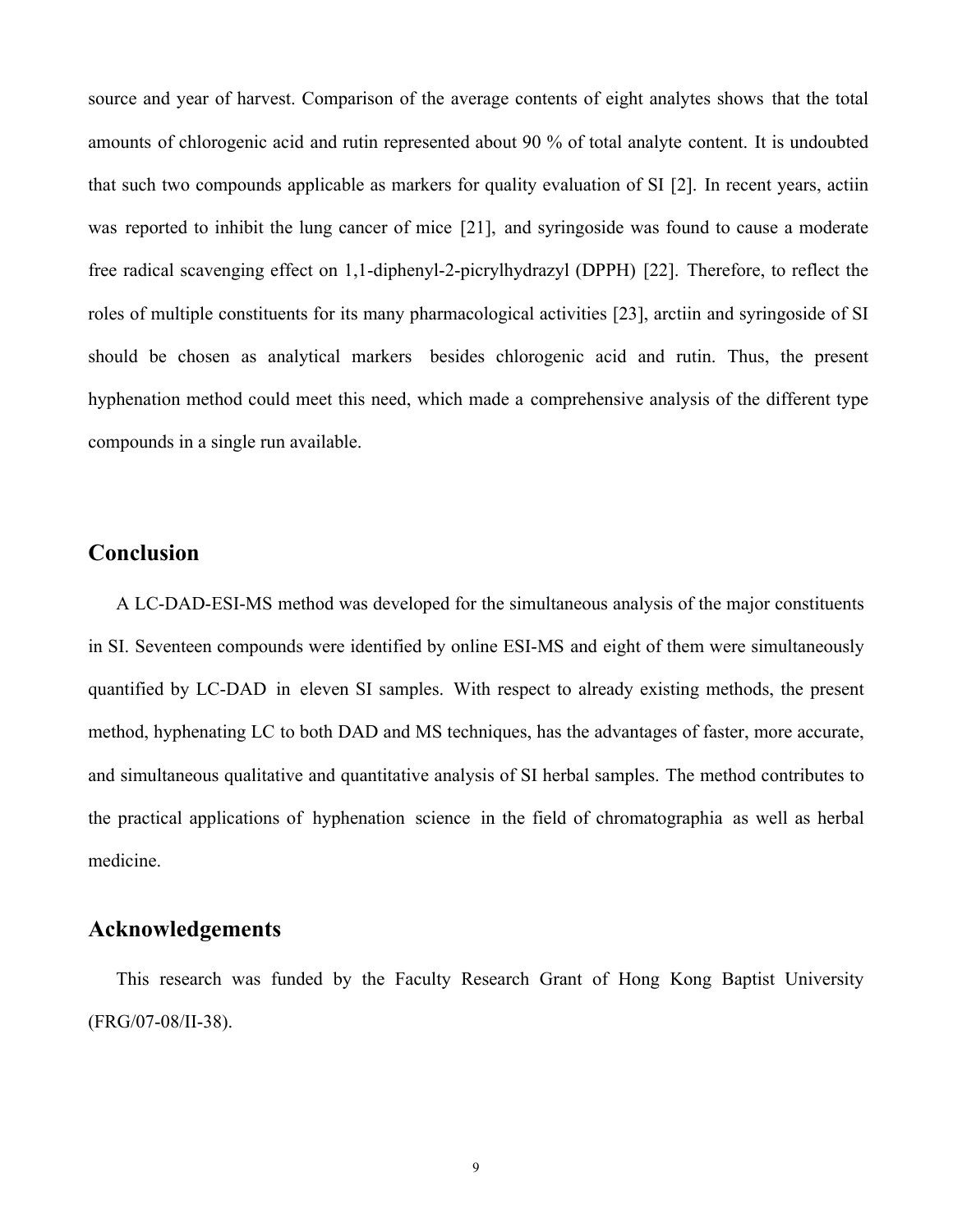## **References**

- 1. Chen FJ, Yang YG, Zhao DX, Gui YL, Guo ZC (1999) Chin Bull Bot 16: 561–566
- 2. The State Pharmacopoeia Commission of P.R.China (2005) The Pharmacopoeia of the People's Republic of China, Vol. 1. Beijing, P.R.China, pp. 36–37
- 3. Li Y, Guo SX, Wang CL, Yang J S, Xiao P G (2007) Chin Pharm J 42: 575–577
- 4. Kusano K, Iwashina T, Kitajima J, Mishio T (2007) Nat Prod Commun 2: 1121–1128
- 5. Wang HB, Zhang HP, Yao GM, Wang YB, Qin GW (2007) J Asian Nat Prod Res 9: 603–607
- 6. Li Y, Guo SX, Wang CL, Yang JS, Xiao PG (2007) China J Chin Mater Med 32: 162–163
- 7. He X, Li GH, Chen HY (1990) Northwest Pharm J 5: 17–19
- 8. Jia JM, Wu CF, Liu W, Yu H, Hao Y, Zheng JH, Ji YR (2005) Biol Pharm Bull 28: 1612–1614
- 9. Han SL (1995) Carcinog Teratog Mutagen 6: 80–83
- 10. Zheng RL, Liu GS, Xing GX, Jia ZJ, Du M, Tan LQ (1993) Acta Pharmacol Sin 14: S47–S49
- 11. Yi T, Leung KSY, Lu GH, Zhang H (2007) Planta Med 73: 392–398
- 12. Yi T, Leung KSY, Lu GH, Zhang H, Chan K (2007) Phytochem Anal 18: 181–187
- 13. Liu JR, Zhao WB, Wang HY, Zhu SF (2002) West China J Pharm Sci 17: 141, 143
- 14. Zhu C, Jiang XY, Zhou PW, Cai JF (2002) Chin Pharm J 37: 98–99
- 15. Li Y, Wang CL, Guo SX, Yang JS, Xiao PG (2007) J Pharm Biomed Anal 44: 288–292
- 16. Wang TM, Hojo T, Ran FX, Wang RF, Wang RQ, Chen HB, Cui JR, Shang MY, Cai SQ (2007) J Nat Prod 70: 1429–1433
- 17. Yi T, Leung KSY, Lu GH, Chan K, Zhang H (2006) Chem Pharm Bull 54: 255–259
- 18. Jia ZJ, He KW, Du M, Li Y, Zhu TT (1988) Chem J Chin Univ 9: 198–200
- 19. Wang XL, Gesang SL, Jiao W, Liao X, Ding LS (2007) J Integr Plant Biol 49: 609–614
- 20. Li Y, Jia ZJ (1989) Phytochemistry 28: 3395–3397
- 21. Lee S, Son D, Ryu, Ji, Lee Y, Jung S, Kang J, Lee S, Kim H, Shin K (2004) Arch Pharm Res 27: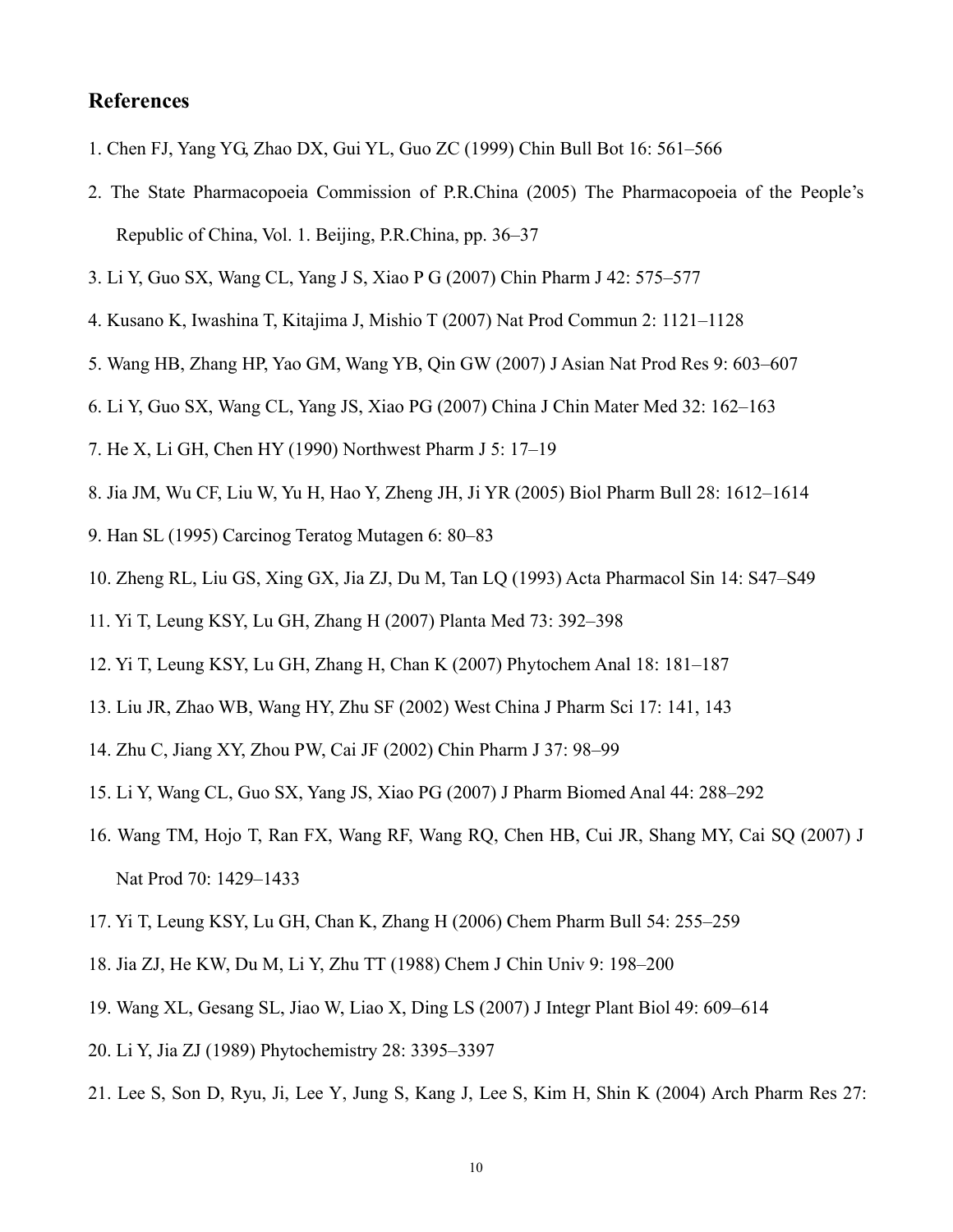106–110

22. Takasaki M, Konoshima T, Komatsu K, Tokuda H, Nishino H (2000) Cancer Lett 158: 53–59

23. Yi T, Zhang H, Cai Z (2007) Phytochem Anal 18: 387–392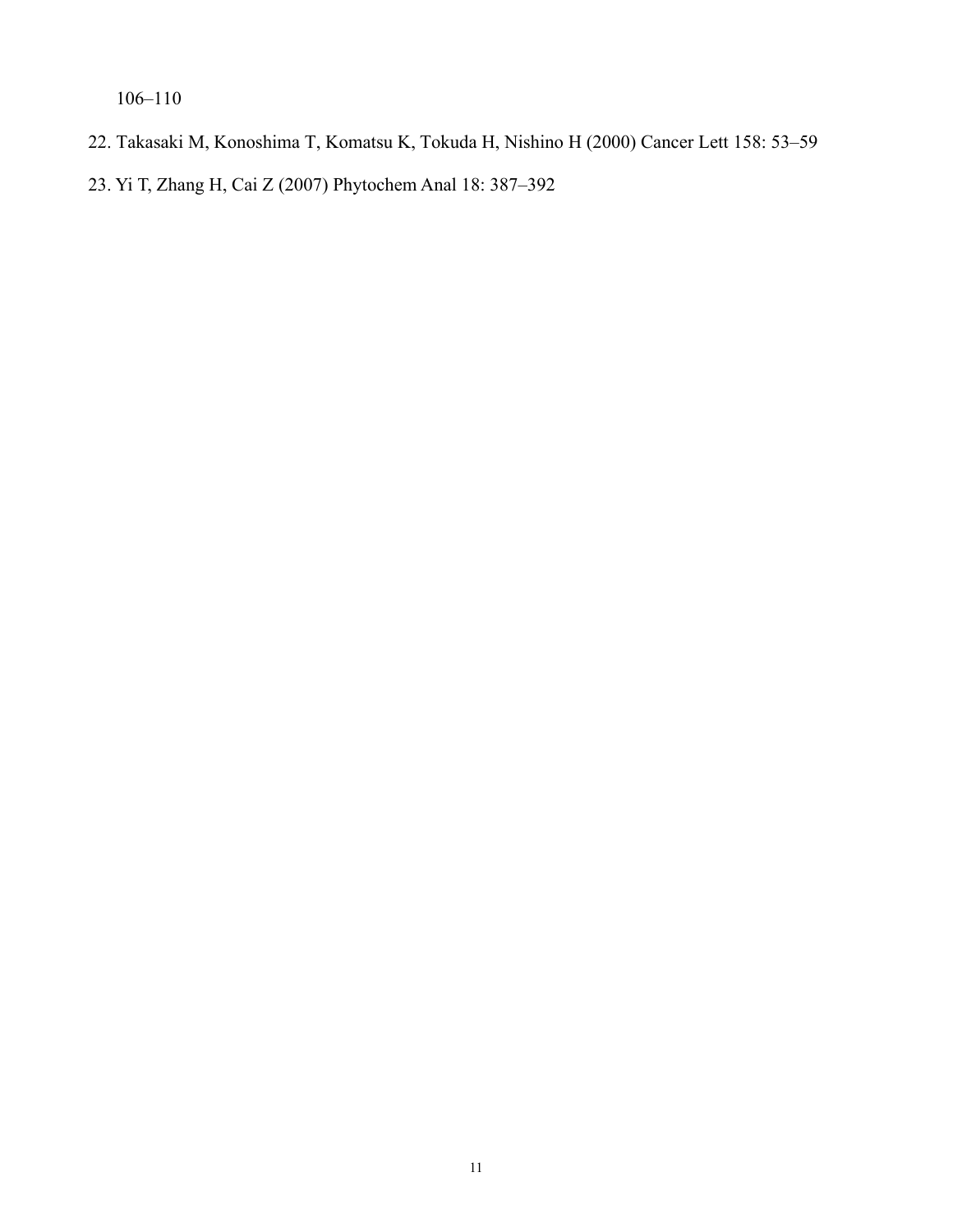## **Legends for Figures**

**Fig. 1.** Chemical structures of the compounds identified in the HPLC chromatograms

**Fig. 2.** LC chromatogram of a sample of *Saussurea involucrata* with (a) detection at 280 nm, (b) the total ion chromatogram of a sample in positive ion mode. Key to peak identity as in Fig. 1. (For chromatographic protocol see Experimental section.)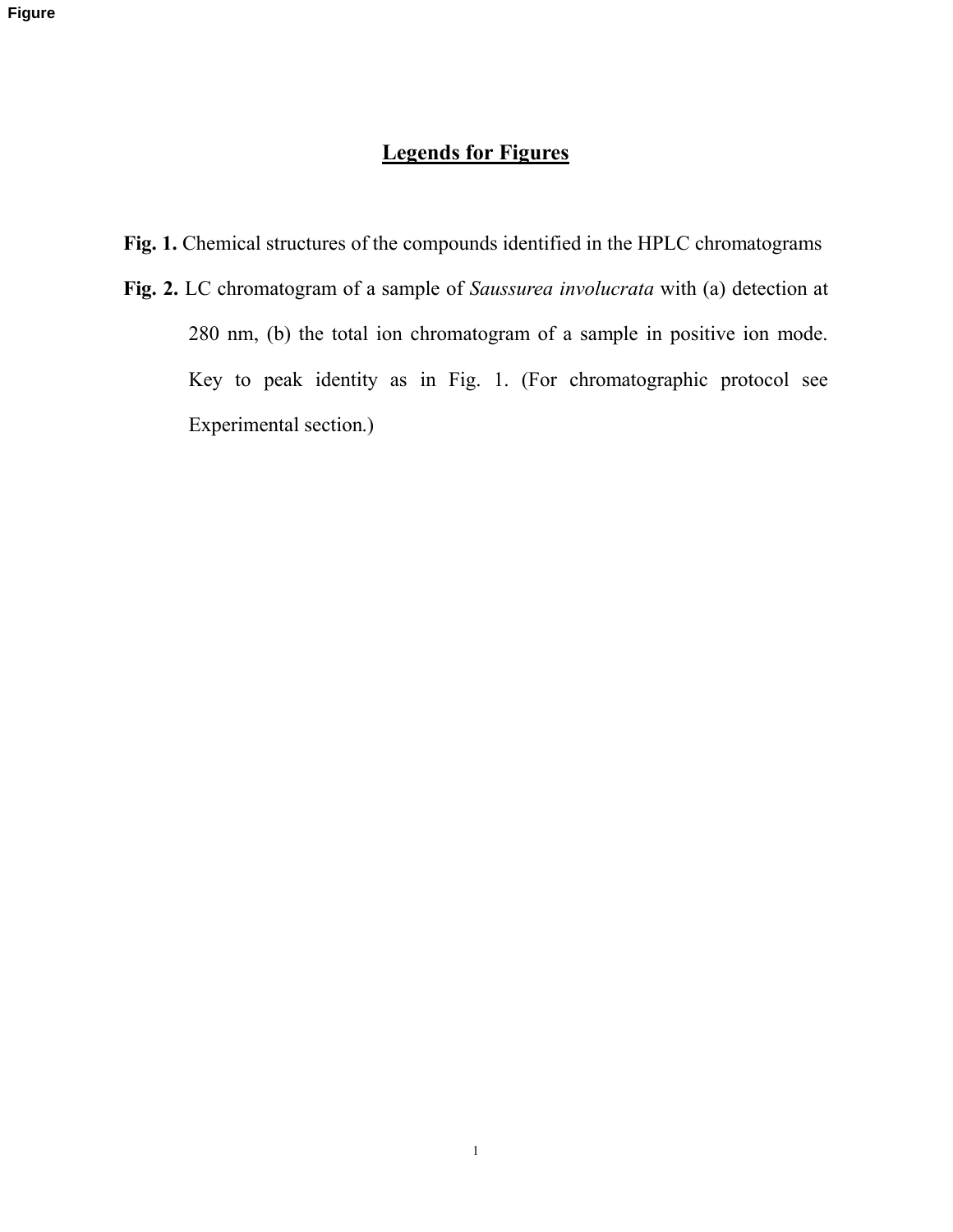

2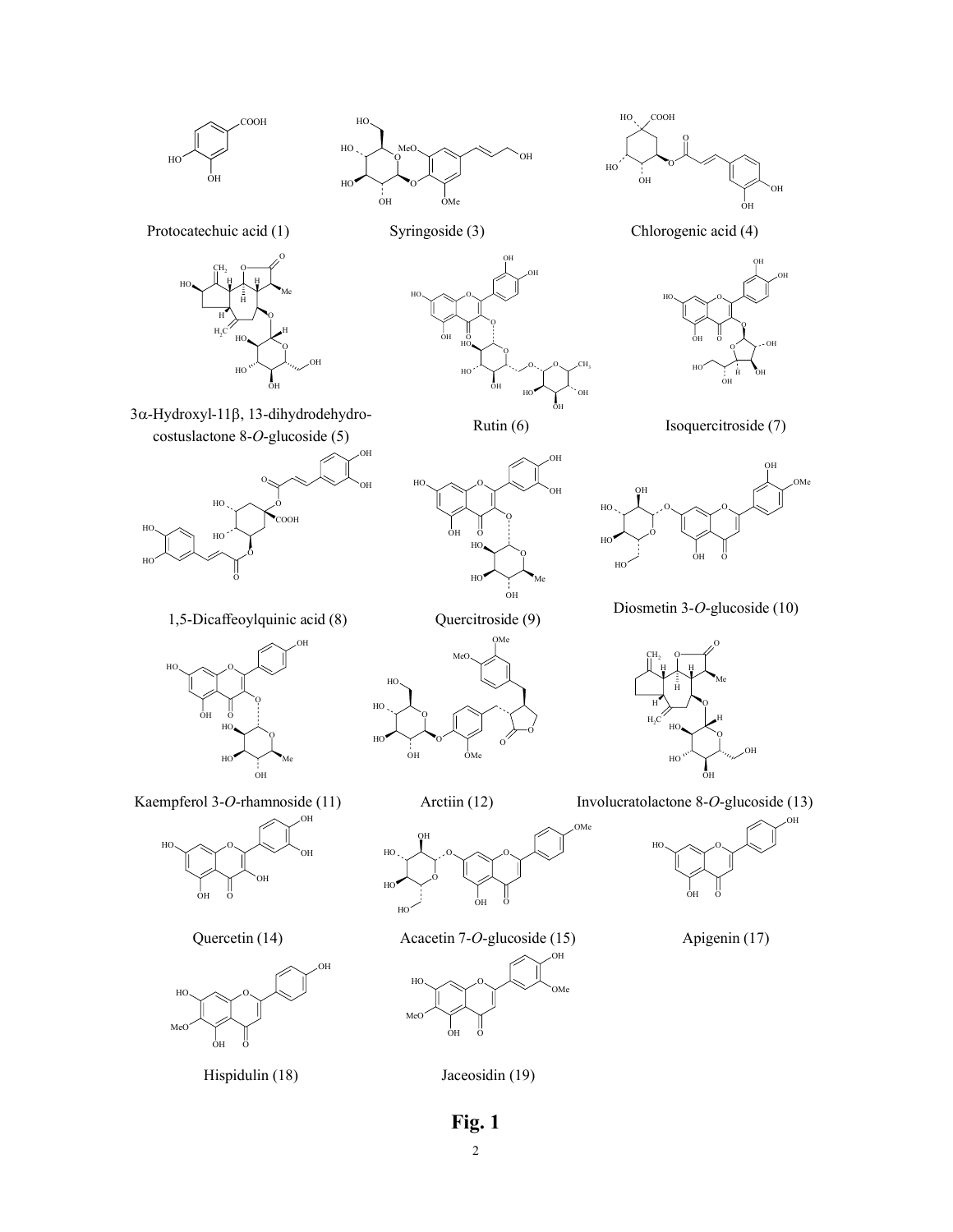

**Fig. 2**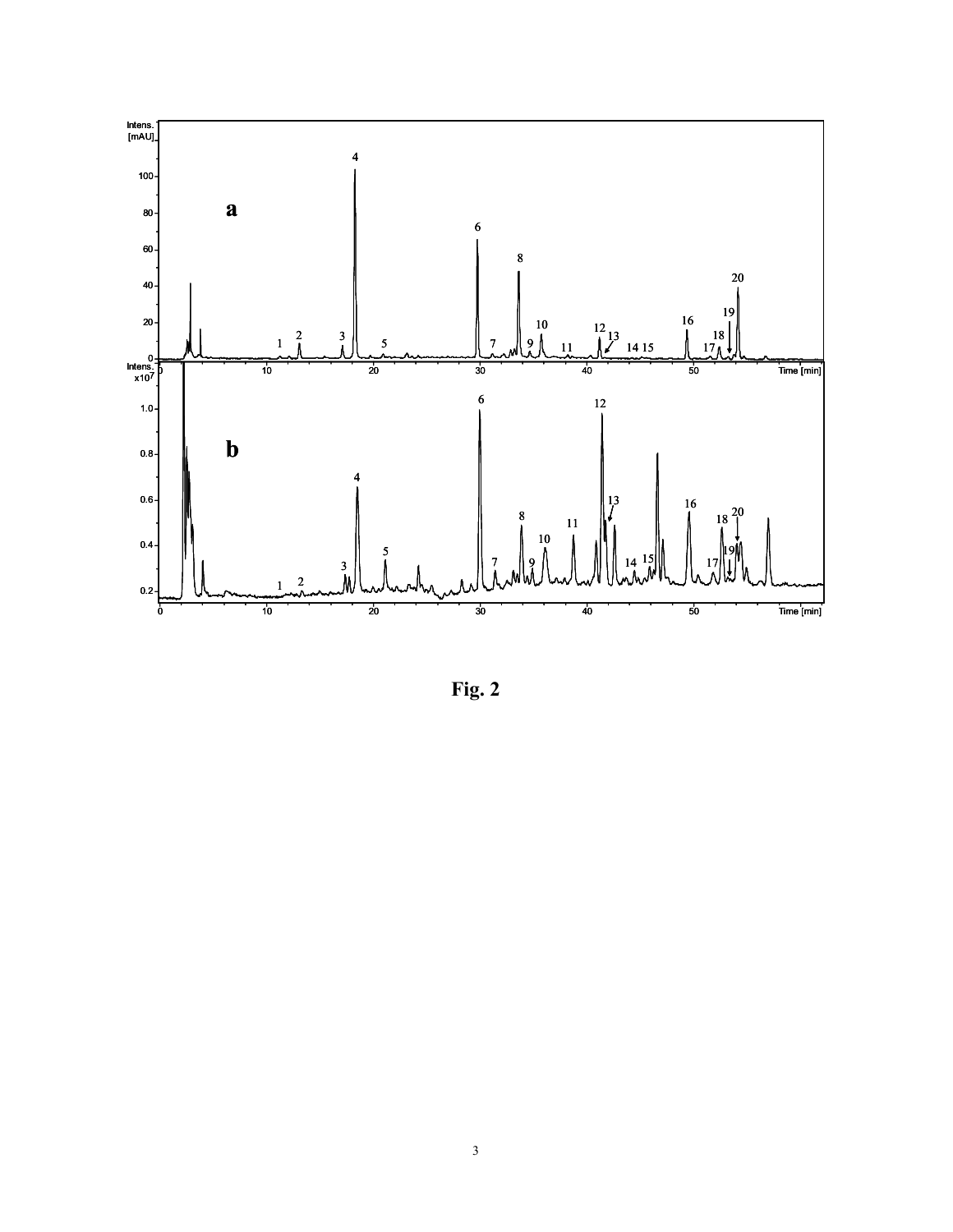# **Legends for Tables**

- **Table 1** Abundance of eight constituents in the herbal samples
- **Table 2** Linearity calibration curve factors and limits of detection (LOD) for eight constituents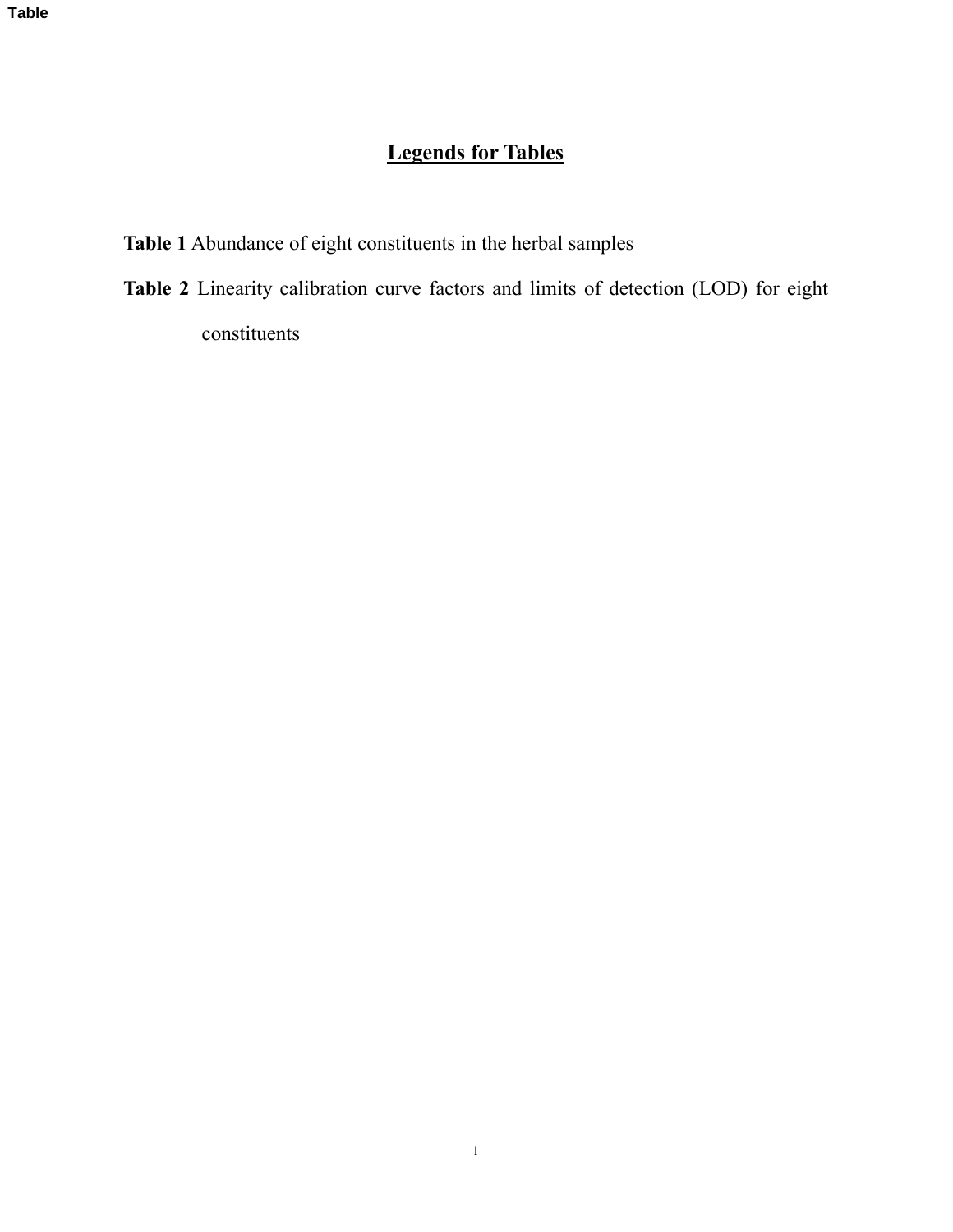| anı<br>к<br>., |  |
|----------------|--|
|----------------|--|

|                        | Source and year of harvest       | Abundance of eight compounds $(mg g^{-1})^b$ |                    |                        |              |                                      |                      |                                    |                 |
|------------------------|----------------------------------|----------------------------------------------|--------------------|------------------------|--------------|--------------------------------------|----------------------|------------------------------------|-----------------|
| Materials <sup>a</sup> |                                  | Protocatechuic<br>acid(1)                    | Syringoside<br>(3) | Chlorogenic<br>acid(4) | Rutin<br>(6) | 1,5-Dicaffeoyl-<br>quinic acid $(8)$ | Quercitroside<br>(9) | Diosmetin<br>$3-O$ -glucoside (10) | Arctiin<br>(12) |
| $SI-01$                | Tianshan, Xinjiang, China (2007) | 0.15                                         | 0.20               | 7.56                   | 9.25         | 0.91                                 | 0.12                 | 0.23                               | 1.47            |
| $SI-02$                | Tianshan, Xinjiang, China (2007) | 0.07                                         | 0.04               | 3.75                   | 11.38        | 0.72                                 | 0.08                 | 0.25                               | 0.38            |
| $SI-03$                | Tianshan, Xinjiang, China (2007) | 0.17                                         | 0.13               | 8.98                   | 8.97         | 0.71                                 | 0.12                 | 0.36                               | 0.56            |
| $SI-04$                | Bozhou, Anhui, China (2003)      | 0.18                                         | 0.54               | 7.86                   | 16.02        | 0.97                                 | 0.11                 | 0.34                               | 0.54            |
| $SI-05$                | Tianshan, Xinjiang, China (2003) | 0.20                                         | 0.09               | 13.18                  | 9.06         | 1.11                                 | 0.29                 | 0.86                               | 0.10            |
| $SI-06$                | Lhasa, Tibet, China (2005)       | 0.17                                         | 0.13               | 3.23                   | 3.55         | 0.50                                 | 0.06                 | 0.17                               | 1.31            |
| $SI-07$                | Yili, Xinjiang, China (2003)     | 0.18                                         | 0.72               | 6.68                   | 6.71         | 0.84                                 | 0.09                 | 0.28                               | 1.47            |
| $SI-08$                | Kunming, Yunnan, China (2005)    | 0.16                                         | 0.06               | 10.29                  | 9.39         | 1.03                                 | 0.17                 | 0.51                               | 0.27            |
| SI-09                  | Tianshan, Xinjiang, China (2003) | 0.22                                         | 0.36               | 6.60                   | 15.21        | 0.72                                 | 0.09                 | 0.57                               | 0.18            |
| $SI-10$                | Urumqi, Xinjiang, China (2003)   | 0.20                                         | 0.30               | 14.43                  | 12.91        | 1.66                                 | 0.26                 | 0.79                               | 0.13            |
| $SI-11$                | Xinyuan, Xinjiang, China (2006)  | 0.23                                         | 0.28               | 7.75                   | 12.89        | 0.80                                 | 0.07                 | 0.20                               | 0.17            |

a SI-01 to SI-11 are samples of *Saussurea involucrata*

<sup>b</sup> Values shown are mean  $\pm$  SD (*n* = 3).